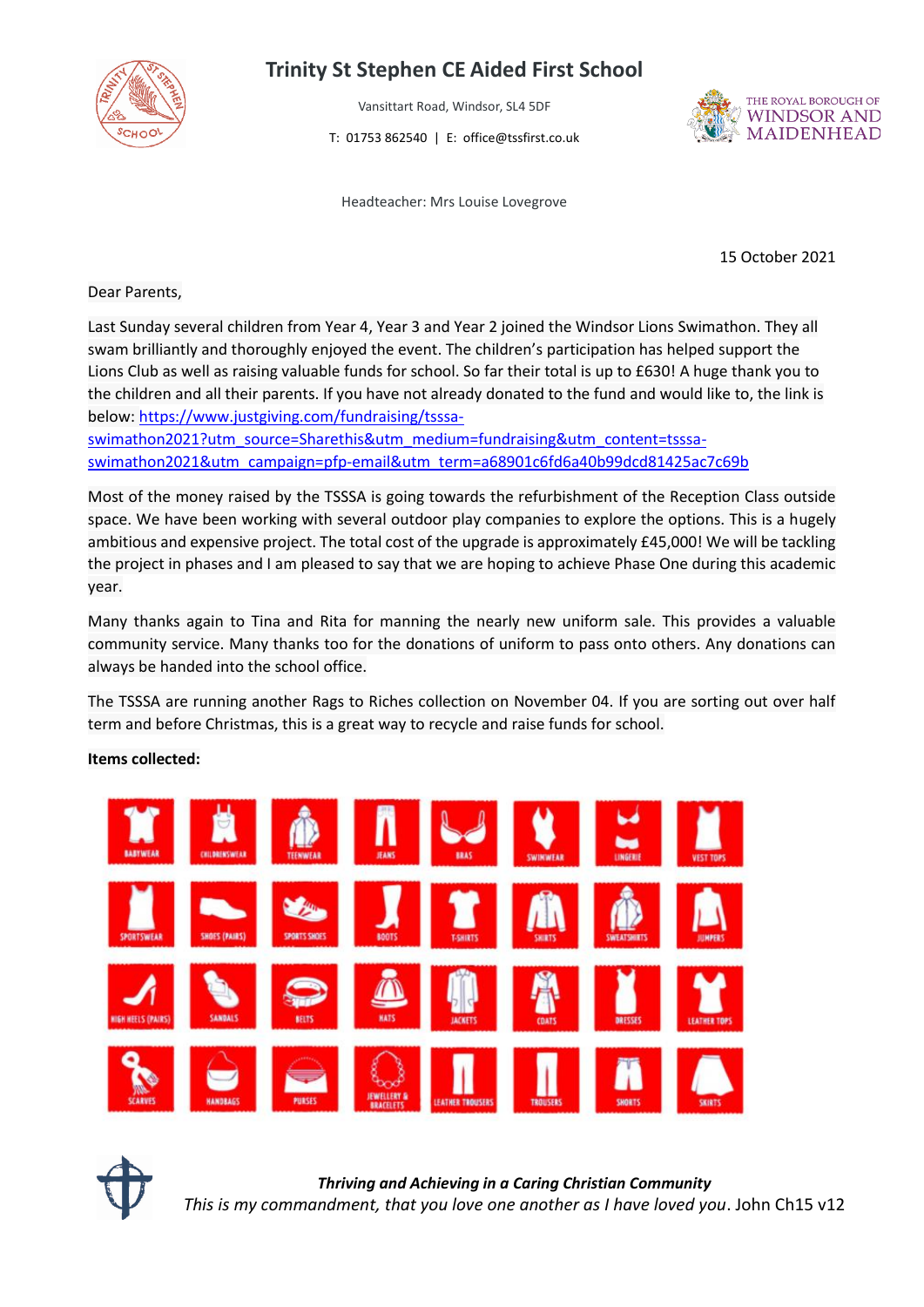

## **Trinity St Stephen CE Aided First School**

Vansittart Road, Windsor, SL4 5DF

T: 01753 862540 | E: office@tssfirst.co.uk



Headteacher: Mrs Louise Lovegrove

## **Items NOT collected:**



Many thanks to Year 4 for leading the assembly on Thursday. We held the class assembly in the Church which meant that all parents could attend. Thank you to the many parents who came, it made the event even more special for Year 4. The children took us through some of their learning experiences since the beginning of term. They spoke confidently and proudly. The children showed examples of their poetry work, some beautiful art work and an excellent demonstration of the ways in which gases, liquids and solids behave. Many thanks to Mrs Dewar and Mrs Brown for supporting and preparing the children.

We will be attending church on Thursday 21 October when Rev'd Richard will be leading our Family Worship.

Over this week and next week we are holding our parents meetings over the telephone. Thank you for supporting our efforts to continue to keep our community protected. We very much hope that in the Spring Term we can invite parents in to see the children's learning.

We continue to welcome parents to the Prospective Parents Meetings both on Zoom and the school tours. School tours are being offered to small groups of parents and are led by our Year 4 guides. The feedback from parents has been very positive. Please let anyone know who may be interested that they can book onto these events through the school office.

This week we have celebrated our unique qualities and focussed on inclusion. In assembly we learnt a little bit about Rose, one of the Strictly stars this year. She is learning to dance even though she is deaf and cannot hear the music. We are learning some sign language together so that we can sign Happy Birthday to all our friends. We have also reminded the children that we all experience things in different ways and sometimes all of us can feel anxious or stressed with life challenges. The children have explored different strategies we can use to help ourselves. Today we are wearing yellow in support of Young Minds. Thank you for your donations. We have raised £215.

When children celebrate their birthdays the class teacher in school always invites the child to tell everyone a little bit about their day and their celebrations. We also invite all children who have had a birthday in the week to come out to the front during our Celebration Assembly on a Friday. We sing, and sign Happy Birthday. We hope that these actions help the children feel special. For a couple of reasons we will not be supporting sharing of sweet treats in school time. This is because we are a Healthy School and always promote a healthy diet and we cannot ensure that the items given out are always nut free and suitable for children with a range of allergies. We are also still minimising the amount of handling we do with items from home to keep us all safe.



*Thriving and Achieving in a Caring Christian Community This is my commandment, that you love one another as I have loved you*. John Ch15 v12